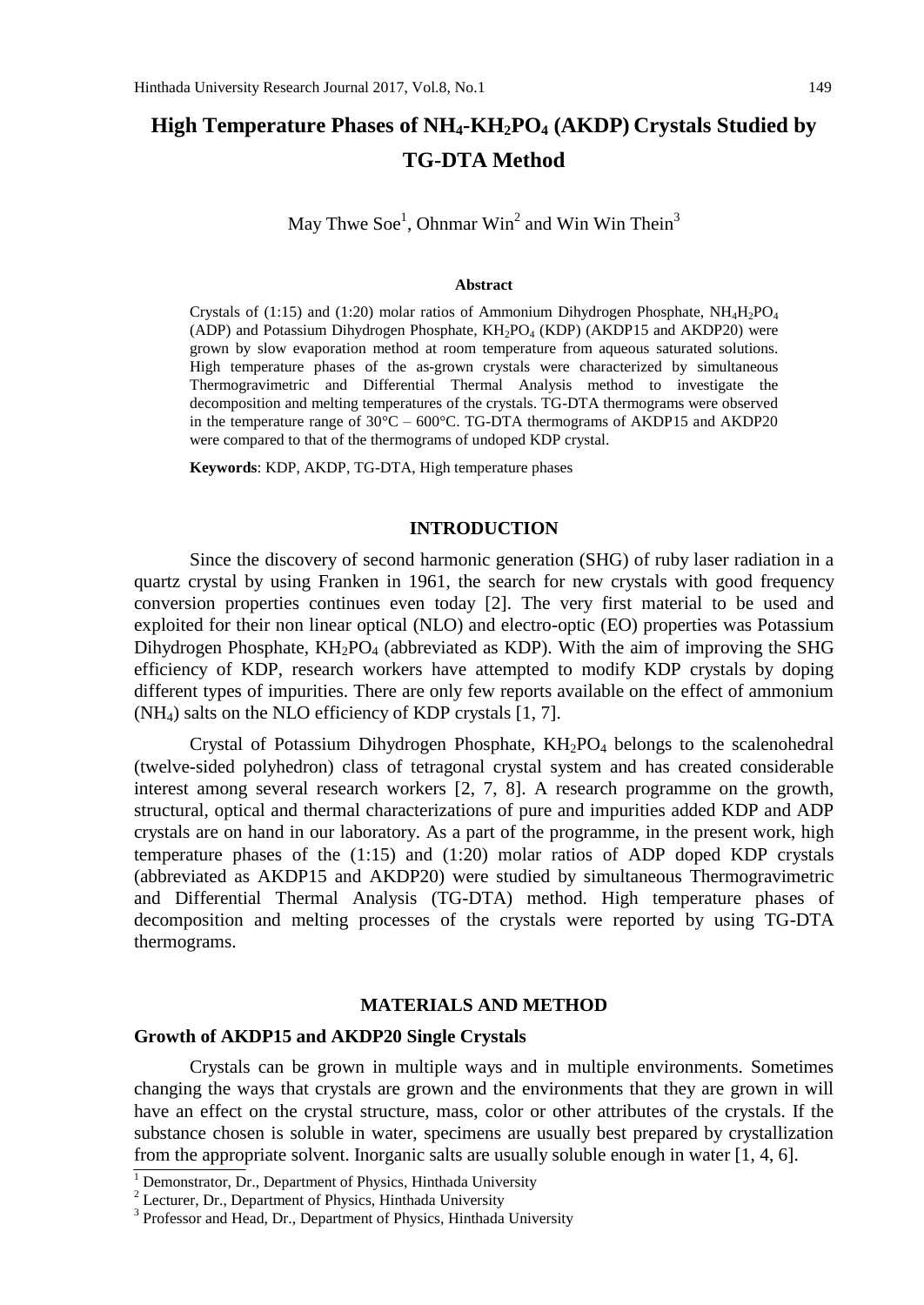In the present study, crystals of AKDP15 and AKDP20 were grown by slow evaporation method from the aqueous saturated solutions of (1:15) and (1:20) molar ratios of Ammonium Dihydrogen Phosphate, NH<sub>4</sub>H<sub>2</sub>PO<sub>4</sub> (ADP) and Potassium Dihydrogen Phosphate,  $KH_2PO_4$  (KDP). The distilled-water was used as the solvent [4, 7]. At room temperature, the crystals are colourless. Photographs showing the as-grown AKDP15 and AKDP20 crystals are shown in Fig 1(a) and (b).



Figure (1). Photographs of the as-grown (a) AKDP15 and (b) AKDP20 crystals.

# **TG-DTA Measurement**

Thermal analyses of the AKDP15, AKDP20 and KDP crystals were investigated by using (SHIMADZU) DTG-60H Thermal Analyzer which is shown in Fig 2. Aluminium (Al) pan was used as the standard sample.



Figure (2). Photograph showing the (SHIMADZU) DTG-60H Thermal Analyzer.

A complete thermal analysis of the sample yields the information concerning chemical composition and structure of the material. TG-DTA method can be used to investigate the phase transition, dehydration, decomposition, crystallization, mass variation and melting of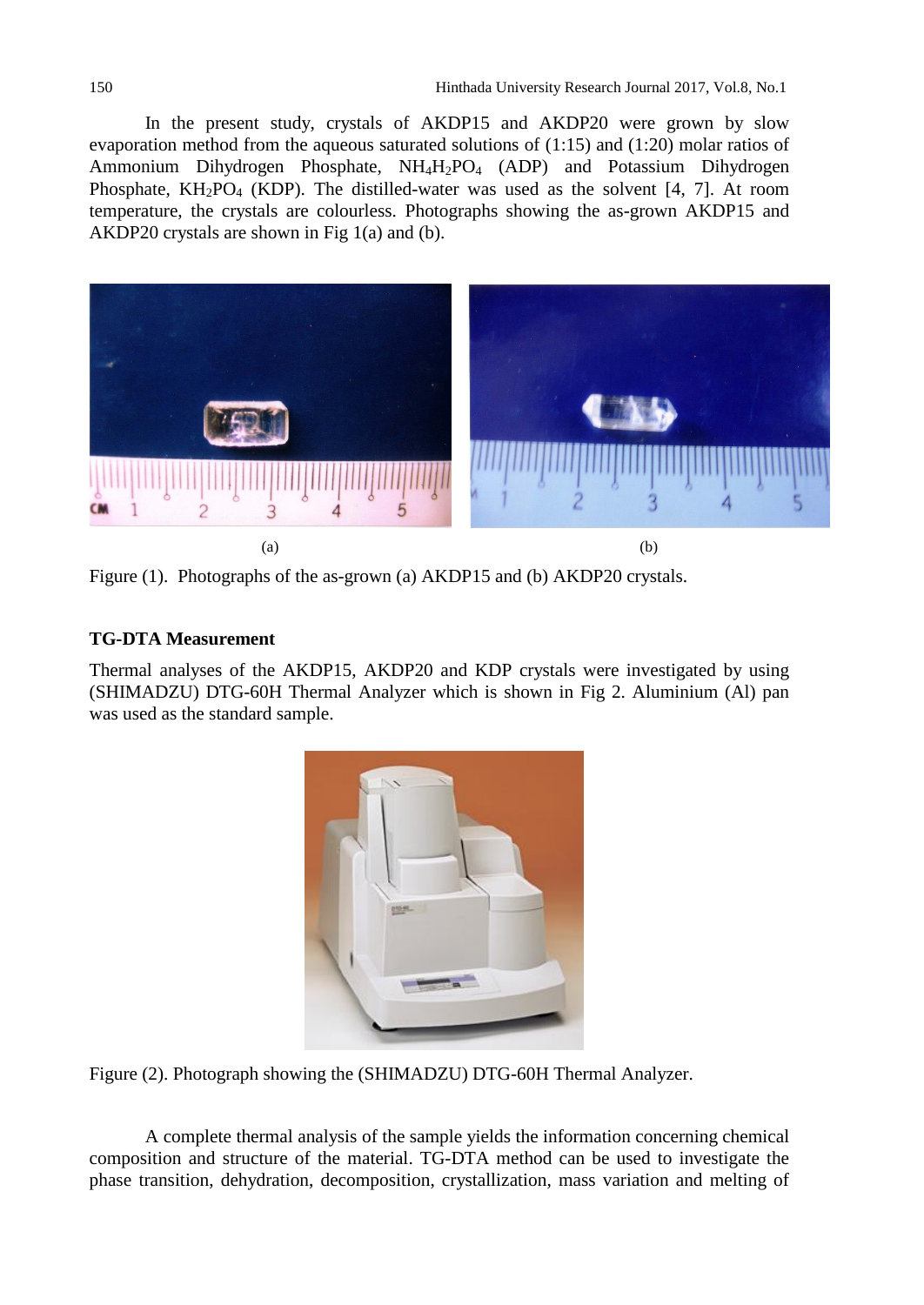the samples. TG-DTA thermograms of AKDP15, AKDP20 and KDP crystals are shown in Fig 3 to 5. As shown in DTA thermogram of AKDP15 crystal, the two endothermic reaction peaks of step-wise characteristics are found at 239°C and 267°C. These two peaks are indicated by the dehydration of water  $(H_2O)$  and decomposition of ammonium  $(NH_4)$  from the sample occurred while TG thermogram shows the mass variation of 12.57%. In DTA thermogram, small endothermic reaction peaked at 317°C is represented by the melting of the sample.

Also, as shown in DTA thermogram of AKDP20 crystal, the two endothermic reaction peaks of step-wise characteristics are found at 243°C and 270°C respectively. These two peaks are indicated by the dehydration of water  $(H<sub>2</sub>O)$  and decomposition of ammonium (NH4) from the sample occurred while TG thermogram shows the mass variation of 14.06%. In DTA thermogram, small endothermic reaction peak at 322°C is represented by the melting of the sample.

In thermogram of undoped KDP crystal (see Fig 5), one endothermic reaction peak is found at 203°C in DTA thermogram that indicates the dehydration of water during the crystal growth condition. After reaching the temperature at 310°C, the sample is found to be melted. TG thermogram shows the mass variation of sample with 12.20% due to water dehydration.

From the TG-DTA thermograms, the dehydration and melting temperatures of the undoped KDP is found to be the lowest one. Comparison of the dehydration temperatures and melting temperatures of the KDP, AKDP15 and AKDP 20 crystals are shown in Figure (6.a. and b).



Figure (3). TG-DTA thermograms of AkDP15 crystal.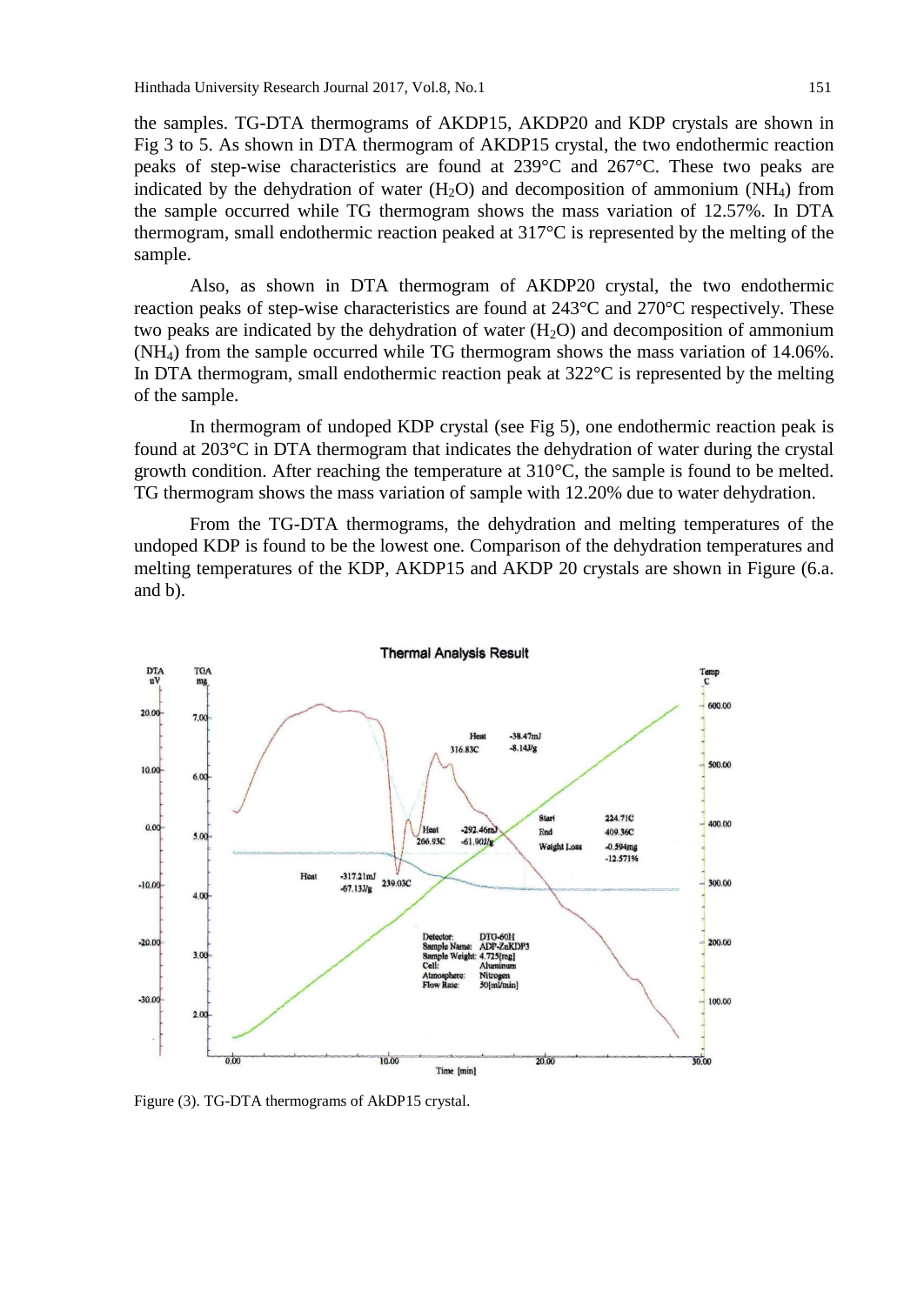

Figure (4). TG-DTA thermograms of AKDP20 crystal.



Figure (5). TG-DTA thermograms of KDP crystal.